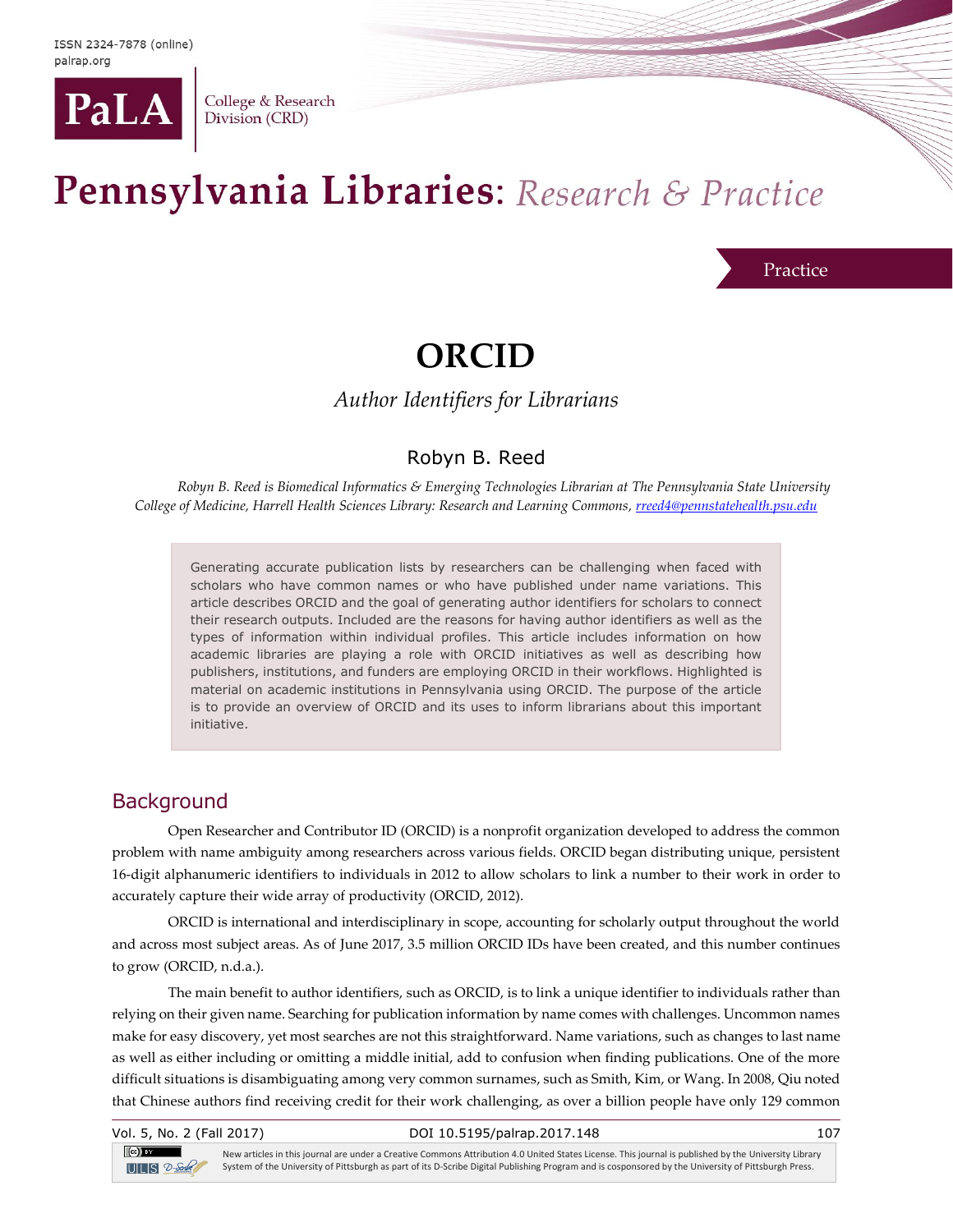surnames. She argues that author identifiers would assist in decreasing the confusion among these authors. A report in 2016 shows that the top 10 names in the ORCID repository were Asian, with Wei Wang topping the list with 185 people by that name in the system (Bohannon, 2016). Arunachalam and Madhan (2016) note similar challenges among Indian researchers and funders and encourage them to adopt ORCID.

While having an author identifier may simplify searching for a particular author's publications, funders and researchers of scholarly communications and bibliometrics will also benefit. In 2014, Liu et al. noted that users of the PubMed database frequently search for author names. To combat the potential problem of retrieving poor results in this popular biomedical literature database, the authors developed a machine-learning disambiguation system that was applied to the PubMed search engine. A small increase in accurate results was observed (Liu et al., 2014). Also addressing author ambiguity challenges in PubMed, Lerchenmueller and Sorenson (2016) sought to associate publications with National Institutes of Health (NIH)-funded researchers. Accurate links between researchers and their publications could lead to analyses of biomedical researchers' activities, such as determining the impact of collaborations and understanding career progression. Using the Author-ity author database and Principal Investigator IDs assigned to funded researchers by NIH, the authors were able to determine NIH-funded researchers and their publications with a high degree of accuracy regardless of name commonality or research productivity (Lerchenmueller & Sorenson, 2016).

The issue of author ambiguity has been a challenge for a long time (Bourne & Fink, 2008; Rotenberg & Kushmerick, 2011), and as ORCID started delivering its services, discussions about the importance of ORCID began (Butler, 2012). ORCID is not solely used for researchers to receive credit for their work but also by publishers and research funders to identify scholarly output at the individual level. The rapid adoption of ORCID by these groups discussed in this paper is a driving force behind the increase in ORCID iDs. As ORCID increases in popularity, it is important for librarians to understand ORCID and its effects on the scholarly communication landscape.

#### ORCID Profiles

ORCID['s home page](https://orcid.org/) (orcid.org) allows users to establish a profile and learn more about the system. In building an ORCID record, users can opt to make their information private, available to trusted third parties, or publicly available. Users choose which information to include, so each profile will look different. Linked is an example of the [author's profile](http://orcid.org/0000-0003-2141-0490) (orcid.org/0000-0003-2141-0490).

Due to the flexibility of the ORCID system, authors and researchers have the opportunity to capture all of their productivity in a single profile, making it part of their professional identity. ORCID categories include education, employment, funding, and works. Labeling output as "works" allows users to include more than authored journal articles, books, or book chapters but also dissertations, poetry, conference presentations, musical scores, intellectual property, and datasets. ORCID records can include other unique identifiers, such as digital object identifiers (DOIs), patent numbers, grant numbers, and a wide variety of other external identifiers. Additionally, if a scholar has works indexed in popular sources like CrossRef, DataCite, or Scopus, that information can be exported and deposited into ORCID records. CrossRef and DataCite are nonprofit organizations that provide DOIs to publications or research data, respectively, to make research products more discoverable and identifiable. Users can connect other author identifiers, including ScopusIDs (Elsevier) and ResearcherIDs (Clarivate Analytics), to ORCID accounts. If a researcher has secured grant funding, those funding sources and details can be included in their ORCID record. If a scholar has published under a different name or names, all combinations are included in their profile. Because ORCID is not a repository, publications, datasets, and other scholarly materials cannot be attached to profiles (ORCID, n.d.b.). However, the uniform resource locator (URL) field in the item entry can link to materials stored elsewhere, such as institutional repositories.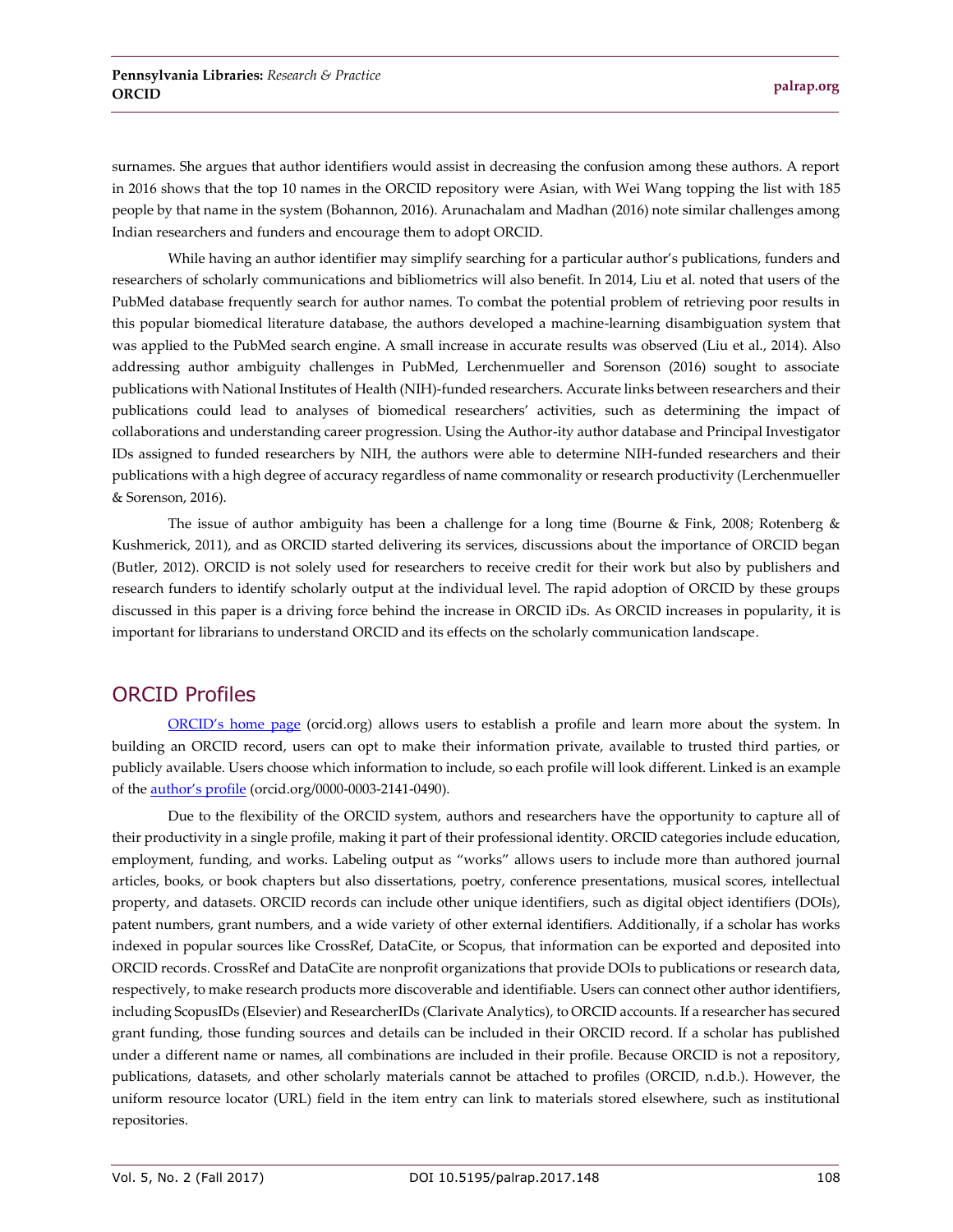Maintaining up-to-date profiles is difficult, because capturing dynamic research output is challenging. In 2015, ORCID announced a partnership with CrossRef and DataCite to assist with this problem. Both organizations agreed to post records to individual ORCID profiles when iDs are provided from the publisher. Additionally, individuals must grant permission to both CrossRef and DataCite to upload information to their records (Haak, 2015). Any work that is not indexed in CrossRef or DataCite can be added manually to the individual's profile.

### ORCID Compared to Other Academic Profiles

A common question regarding ORCID is how it differs from similar-looking products, such as Google Scholar profiles and ResearchGate. All digital profile options, including ORCID, have unique features. ORCID was designed to be an identifier system with the capability of integrating into existing manuscript, grant, and research systems, and its purpose is to help researchers get credit for all of their professional work.

Some similar products to ORCID (ex. ResearchGate or the National Institutes of Health's SciENcv) can generate a curriculum vitae. Research metrics, such as article citation counts, are included in Clarivate Analytics' ResearcherID as well as Google Scholar profiles. ResearchGate and Elsevier's Mendeley have social network capabilities on their platforms. Currently, ORCID does not have these features. Each of these resources is dynamic, and current information on their functionality can be found on their platforms. Academic libraries receive questions from patrons about these resources, and some maintain a comparison of these profile platforms on their website. Th[e Harrell](http://harrell.library.psu.edu/bibliography)  [Health Sciences Library website](http://harrell.library.psu.edu/bibliography) (harrell.library.psu.edu/bibliography) has a good example on their tracking publications guide.

#### ORCID Member Benefits

Some features of ORCID are free to individuals regardless of institutional membership. Researchers are allowed to create and maintain profiles as well as share their iD numbers and associated data. ORCID provides nonmember institutions with a public application programming interface (API) they can use with their research systems.

As a non-profit organization, ORCID is dependent on funding from member institutions. The main benefit to membership includes access to the ORCID Member API, which assists with user registration, data editing, and updating information. Additionally, members receive tailored technical support (ORCID, n.d.c.).

Boston University (BU) is one of the earliest adopters of ORCID. Beginning in 2013, BU used the ORCID API to create ORCID iDs for faculty, postdoctoral scholars, graduate students, and undergraduates who had a research focus. Once members accepted the invitation to join ORCID, BU populated the records with information from BU Profiles, their research networking system ("Universities Now Creating ORCID iDs for their Researchers and Scholars," 2013).

## Publishers, Funders, and Professional Society Uses of ORCID

While ORCID iDs can serve as a valuable tool to capture scholarly output, publishers, funders, and professional societies also find ORCID worthwhile, and its use is on the rise among these organizations. These groups also have the challenge of author ambiguity discussed earlier and would like to gain a better understanding of individual researcher activity. ORCID provides integration and technical information to these member groups on their website to assist with the implementation process (ORCID, n.d.d.).

Many publishers who use ORCID in their workflows are scientific in scope. Some publishers and journals joined ORCID shortly after it began, and in 2015, more publishers committed to requiring ORCID iDs, including the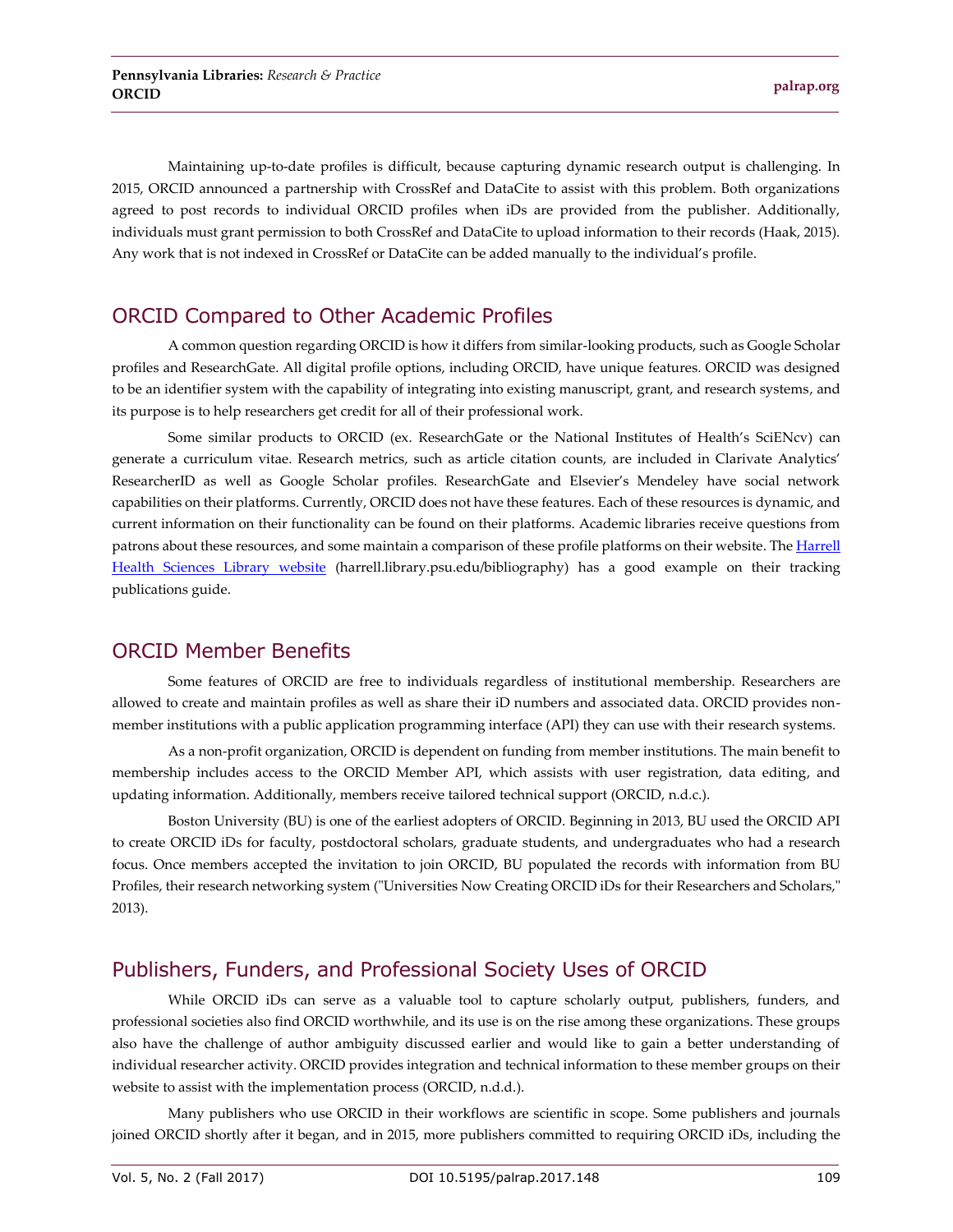Public Library of Science (PLOS), IEEE, Wiley, Springer Nature, and the American Geophysical Union ("Requiring ORCID in Publication Workflows: Open Letter," 2015). Leading chemistry publishers, Royal Society of Chemistry and the American Chemical Society, have also joined ORCID (American Chemical Society, 2016).

As more publishers join ORCID, the affected journals typically include editorials notifying authors and readers about the changes and describing ORCID. See examples in the *Journal of the American Association of Nurse Practitioners*, *British Journal of Dermatology,* and *Journal of Materials Science* (Anstey, 2014; Carter & Blanford, 2017; Pierson, 2016).

Major publishers like Elsevier, Springer, and Nature Publishing Groups capture author ORCID iDs upon manuscript submission to their journals. Elsevier is among the publishers that transfer iD information in their metadata to Crossref, allowing ORCID records to update automatically (Elsevier, 2017; ORCID, n.d.e.; Springer, 2017).

Social sciences and humanities groups also use ORCID to capture the scholarly output in these disciplines. The high profile Social Science Research Network (SSRN) (2017) open access repository features hundreds of thousands of research papers from social sciences and humanities disciplines. Researcher profiles on SSRN include ORCID iDs (Elsevier, 2017). Earlier this year, the Netherlands-based academic publisher Brill announced its membership in ORCID, adding to the social sciences and humanities use of ORCID (Brill, 2017).

In addition to connecting ORCID to publications, publishers have started linking iDs to peer reviewers. The American Geophysical Union and F1000 were early adopters of this feature and are hopeful that other organizations will follow suit to capture these contributions to scholarship (Hanson, Lawrence, Meadows, & Paglione, 2016). ORCID provides technical details for organizations to connect ORCID to their peer-review platforms (ORCID, n.d.f.).

Some funding agencies have started using ORCID in their systems. Autism Speaks requires principal investigators and co-investigators to register with ORCID and permit the funder limited access to their profiles. Autism Speaks uses ORCID to create "an improved grants administration and reporting process as well as improved tracking of return on research investment" (Autism Speaks, 2017).

U.S. federal funding agencies are gradually adding ORCID to their workflows. The National Institutes of Health completed its ORCID integration and currently enables researchers to link to their ORCID records to build biosketches for grant applications (ORCID, n.d.g.).

Professional organizations use ORCID for member disambiguation and capturing research productivity. The American Psychological Association integrated with ORCID and now allows members to log into the society's website with their ORCID iD (ORCID, n.d.h.). The Society for Neuroscience is among the organizations requesting an ORCID iD with membership registration or renewal (Society for Neuroscience, 2017).

Academic librarians should understand the ORCID requirements made by publishers and funders as described above or as they evolve. Researchers within their institution will likely have questions about the system, and the library and research offices are places to seek answers on this topic. These requirements are also important for librarians to understand, because they could affect librarian workflow. PubMed and Web of Science are examples of two bibliographic databases that allow searching by author identifiers. As more publishers require ORCID iDs upon manuscript submission, the more efficient author identifier searches will be.

#### Academic Libraries and ORCID

Academic libraries have been involved with ORCID in different ways since its inception. In 2015, librarians at East Carolina University (ECU) reported engagement with ORCID outreach efforts across their campus. While much of the outreach was to faculty at departmental meetings, some was through a partnership with their Office of Faculty Excellence. Together, they helped faculty generate and optimize profiles to showcase research output in the Research,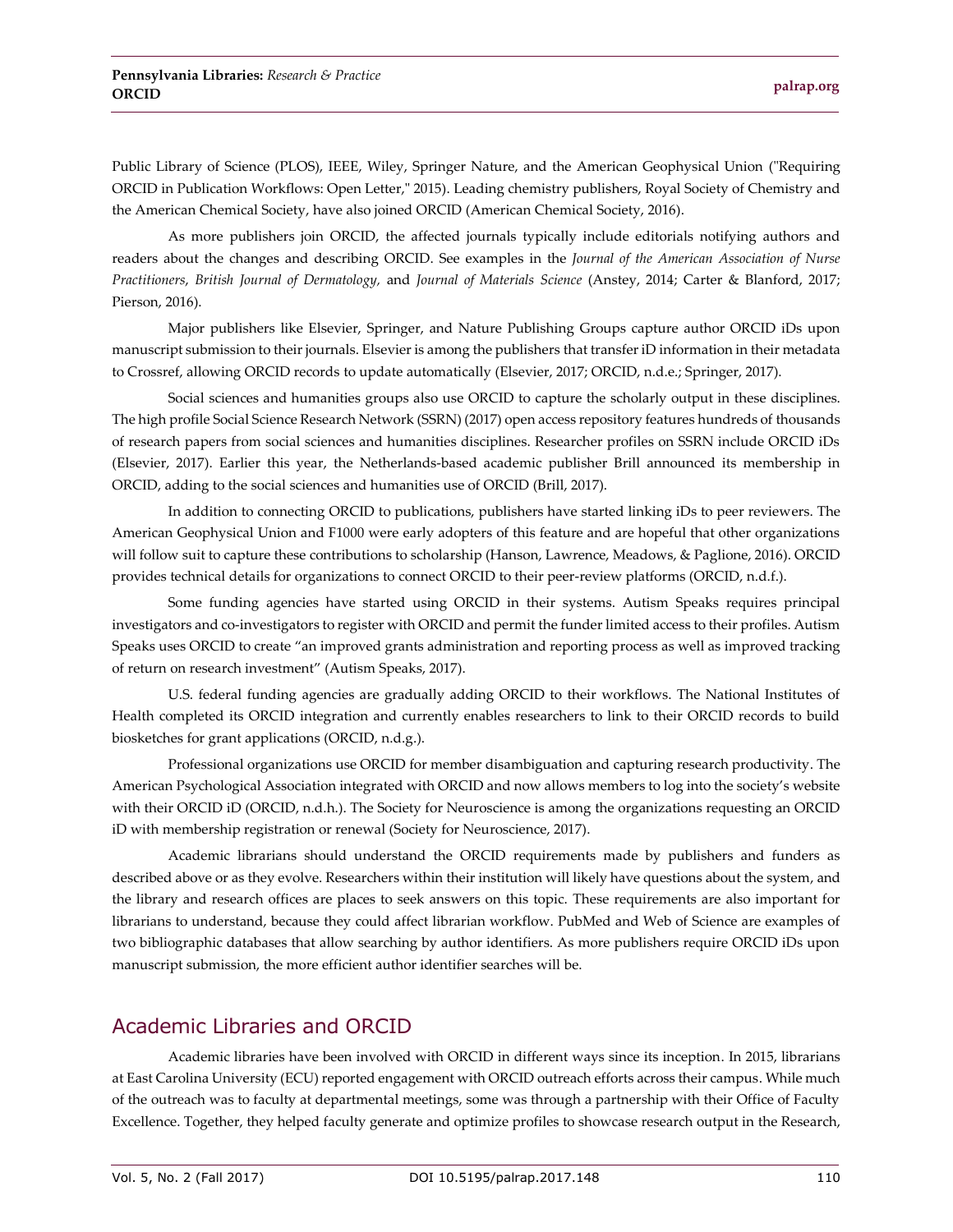Engagement, and Capabilities Hub of North Carolina (REACH NC), a Web-based tool to connect people with different research expertise across North Carolina. The collaboration with REACH NC created a natural way to couple ORCID outreach with ongoing REACH NC initiatives. Positive results of improved researcher connections and populated ORCID profiles at ECU were reported (Thomas, Chen, & Clement, 2015).

In 2014, the libraries at Texas A&M University (TAMU) began their ORCID initiative. To assist TAMU in tracking research output over time, the libraries developed a model in which they integrated ORCID iDs into electronic thesis and dissertation publishing. As part of this initiative, the libraries marketed ORCID on their website, created online guides, and held in-person sessions to assist with questions involving ORCID. Using the ORCID API, the libraries created more than 10,000 iDs for enrolled graduate students and invited them to accept the invitations to activate their iDs. At the end of the enrollment period, around 20% of the students claimed their iDs. The libraries found that email notifications were problematic in alerting students of their ORCID iDs. As of 2015, the libraries planned to build a database of ORCID iDs for all faculty, graduate students, postdoctoral scholars and research staff at TAMU (Thomas et al., 2015).

The libraries at Carnegie Mellon University (CMU) coordinated an ORCID campaign starting in 2014. An interdepartmental committee with representation from the libraries, information technology, and research administration recommended using ORCID to assist in handling researcher compliance as well as other workflows. The library coordinated the ORCID @ CMU project, a two-phase project over two years. The first phase included development of an ORCID @ CMU web app, and the second phase marketed ORCID across the university by college. The purpose of the app was to generate new iDs for people wishing to create them and to capture established iDs of current CMU members and associate them with the university. Using targeted emails, articles in local publications, flyers sent to faculty and graduate students, and other marketing techniques, the rollout encouraged people to register for an ORCID iD using the app or on the ORCID @ CMU website. The percentage of people claiming and populating ORCID records varied by college but was lower than the desired project goal of 40%. The libraries state their best success was the development of the ORCID @ CMU app, available as open source software (Troll Covey, 2016).

## Use of ORCID in Higher Education in Pennsylvania

ORCID's website includes an up-to-date list of over 600 funders, professional organizations, research and educational institutions, government, and repository members of ORCID from across the world. The site allows sorting by country and type of member (e.g. professional organization) (ORCID, n.d.i.). The number of ORCID members both nationally and internationally continues to rise. At the time of manuscript submission, the following educational institutions in Pennsylvania were listed as members according to the ORCID website: Carnegie Mellon University, Pennsylvania State University (Penn State), Temple University, University of Pennsylvania, and University of Pittsburgh. Some organizations join as independent members while others, such as Penn State, join as part of a consortium, in this case, the Big Ten Academic Alliance.

## ORCID at Penn State University

The Harrell Health Sciences Library: Research and Learning Commons in the College of Medicine at Penn State began its ORCID campaign in 2014. The goal of this program is to explain what the ORCID initiative is while encouraging researchers to register for an ORCID iD, as they are likely to be required to do so when publishing in the future. A strong liaison program among the librarians within the College of Medicine provides the structure for a marketing campaign of ORCID. Information on ORCID was disseminated at departmental faculty meetings, postdoctoral events, graduate student programs, and research coordinator groups. Included in marketing materials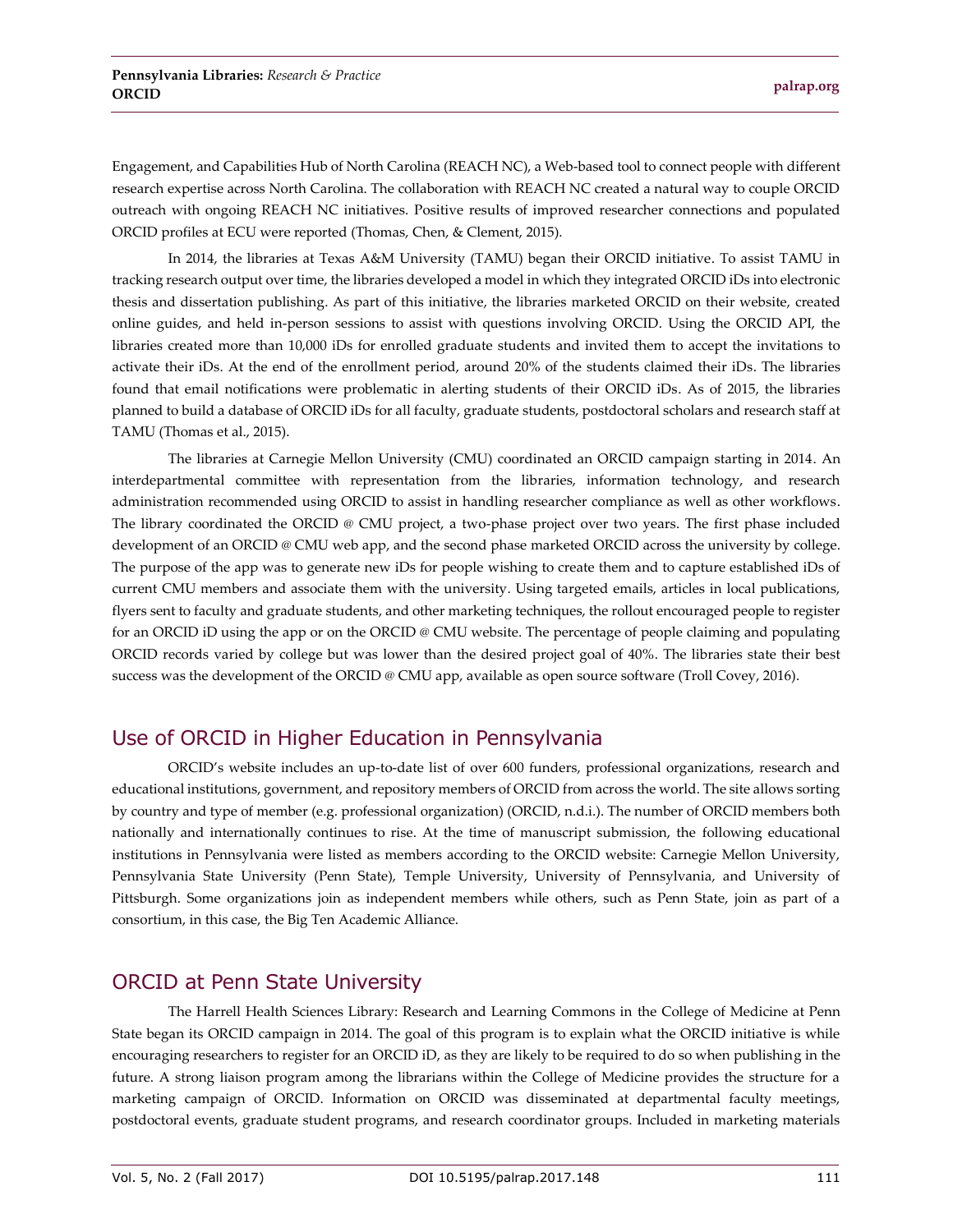was a postcard designed by a library staff member containing basic information on ORCID to share at various events (Harrell Health Sciences Library, n.d.).



# Do you publish?

# Get a free ORCID unique author identifier https://orcid.org

Figure 1 *Front of ORCID marketing postcard*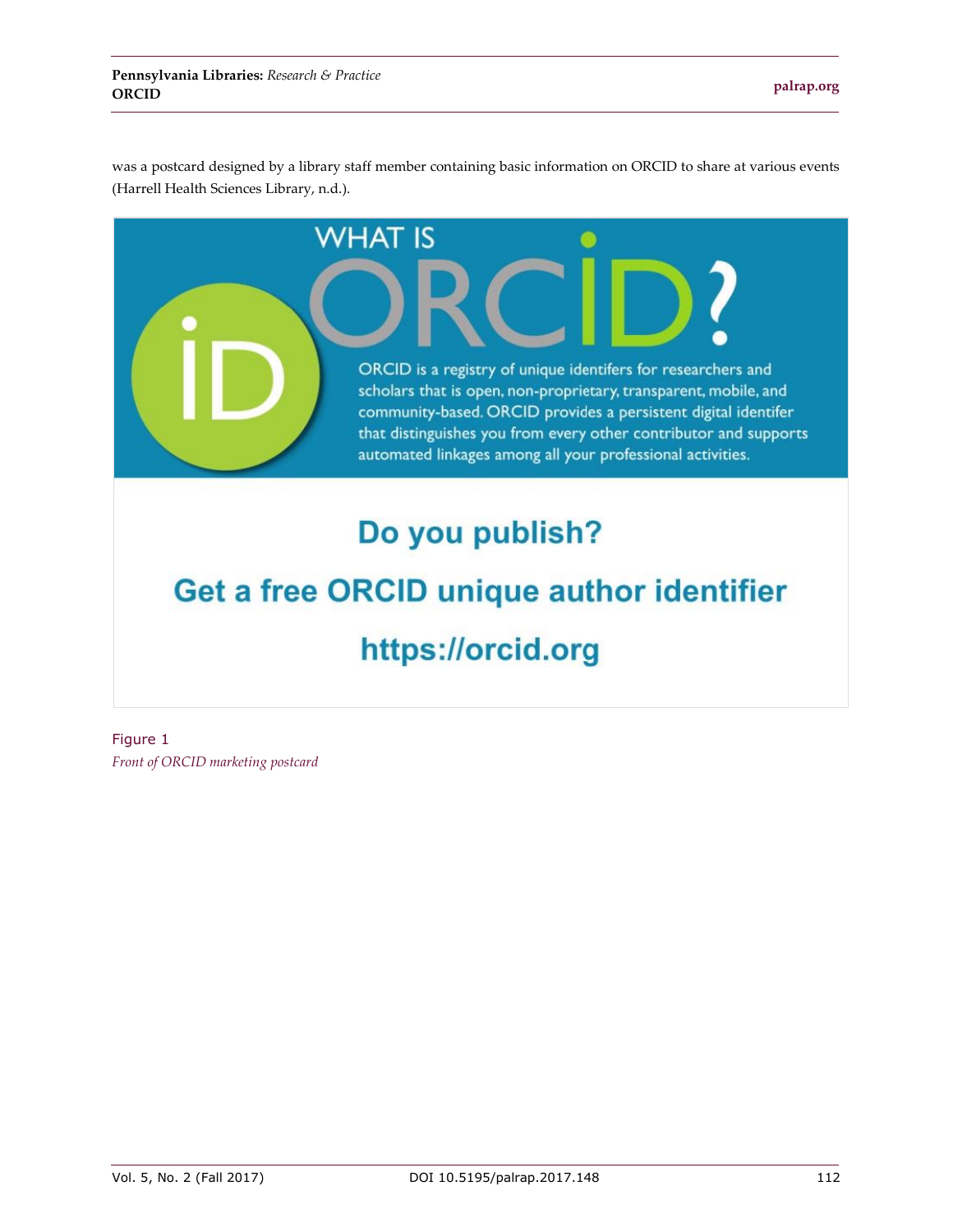

Figure 2 *Back of ORCID marketing postcard*

Additionally, promotional information was circulated using digital signage as well as on the library website. The Harrell Health Sciences Library continues to encourage new researchers to register for an ORCID iD and promotes the system as needed.

ORCID initiatives at Penn State outside of the College of Medicine are underway. With the university's membership subscription, institutional credentials are linked with individual ORCID records. Institutional subscription allows Penn State affiliates to connect their ORCID profile with existing systems across the university. These integrations are in various planning or implementation stages. Current or future associations may include adding the ORCID iD to directory records or integrating into the faculty activity management and reporting system. Connecting to research output in Penn State's institutional repository, ScholarSphere, is also in the planning stages (D.M. Coughlin, personal communication, March 30, 2017).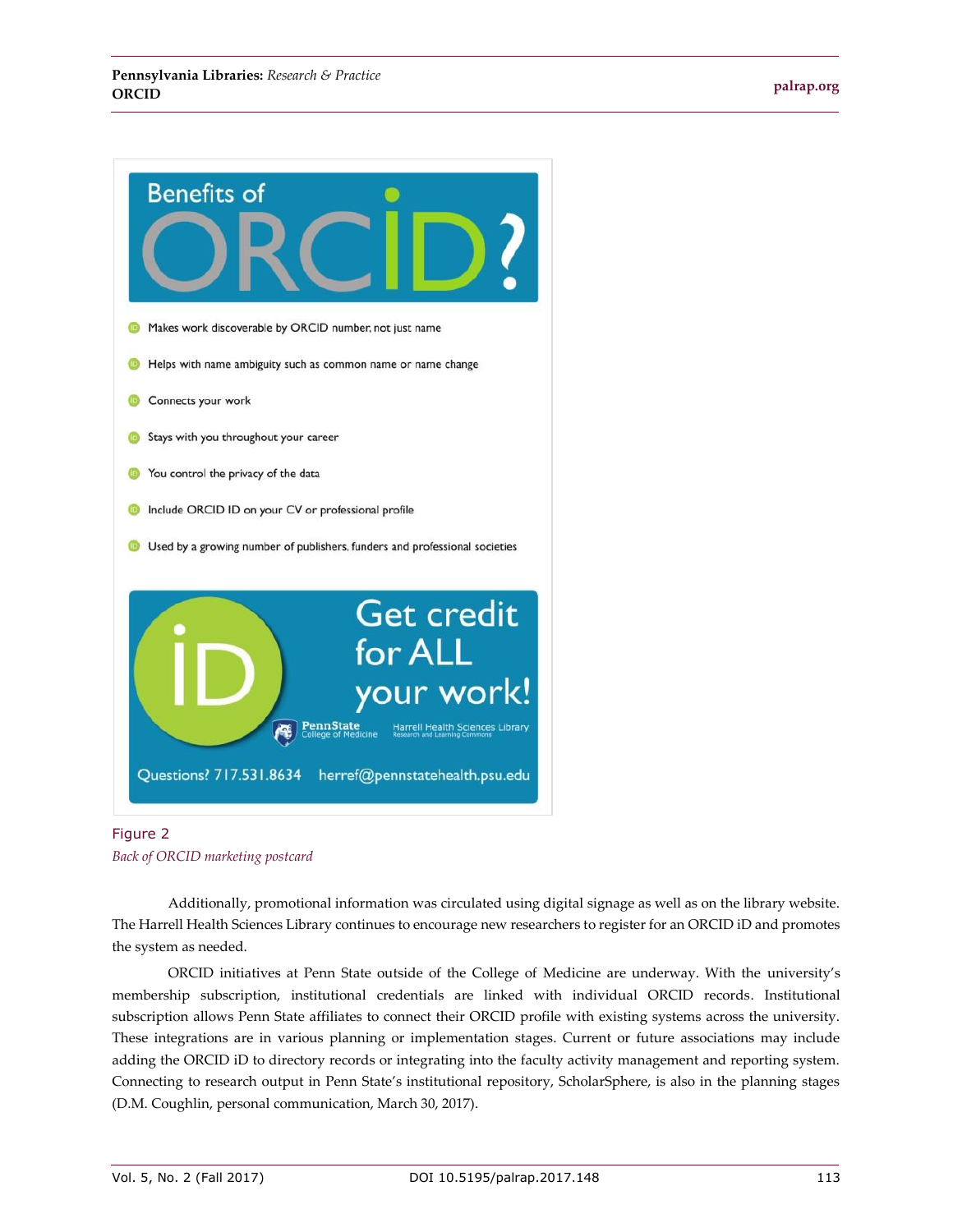Some academic institutions have elected to issue ORCID iDs to their various research communities and invite them to accept their iDs rather than having individuals register themselves ("Universities Now Creating ORCID iDs for their Researchers and Scholars," 2013; Thomas et al., 2015). Penn State's current approach is voluntary registration. Due to the increase in publisher and funder mandates for obtaining an ORCID iD as noted earlier, many researchers likely have an existing profile.

Penn State University Libraries is collaborating with the Office of the Vice President for Research (OVPR) and Penn State Information Technology (IT) in a few initiatives. Penn State IT has assisted in linking Penn State access accounts to ORCID.

University Libraries is taking the lead in a marketing campaign encouraging researchers to register for ORCID iDs and associate them with Penn State. The first step in this process was the creation of an [ORCID LibGuide](http://guides.libraries.psu.edu/orcid) (guides.libraries.psu/orcid) that explains the ORCID platform, how to register for a profile, and how to link that profile to Penn State (Olendorf, 2017). If researchers have an ORCID iD, they can associate it with Penn State through this website. Another beneficial collaboration between University Libraries and OVPR is with Penn State's research networking system. OVPR purchased a subscription to Pure (Elsevier) and cross-campus collaborations aid in integrating data in ORCID and Pure (D.M. Coughlin, personal communication, March 30, 2017).

#### Conclusion

The rapid growth in popularity in ORCID among individuals, publishers, and funders suggests ORCID is meeting a need as an author identifying system. With ongoing increases in participation from worldwide groups, the available data will continue to grow and become more accurate. Librarians can participate in the use of ORCID by establishing an iD for their own scholarly output and making it part of their professional profiles. Additionally, understanding what ORCID is and what can be done with it will be helpful when discussing scholarly communications with their research community. As ORCID continues to grow, librarians need to be aware of ORCID and institutional uses of ORCID to assist in connecting researchers to their scholarly output.

#### References

- American Chemical Society. (2016)[. Major society chemistry publishers jointly commit to integration with ORCID.](http://www.acs.org/content/acs/en/pressroom/newsreleases/2016/november/major-society-chemistry-publishers-jointly-commit-to-integration-with-orcid.html) Retrieved from www.acs.org/content/acs/en/pressroom/newsreleases/2016/november/major-society-chemistry-publishers-jointlycommit-to-integration-with-orcid.html
- Anstey, A. (2014). [How can we be certain who authors really are? Why ORCID is important to the](http://dx.doi.org/10.1111/bjd.13381) *British Journal of Dermatology*. *British Journal of Dermatology, 171*(4), 679-680. doi:10.1111/bjd.13381
- Arunachalam, S., & Madhan, M. (2016). [Adopting ORCID as a unique identifier will benefit all involved in scholarly communication.](https://www.ncbi.nlm.nih.gov/pubmed/28051004) *The National Medical Journal of India, 29*(4), 227-234. Retrieved from www.ncbi.nlm.nih.gov/pubmed/28051004
- Autism Speaks. (2017). [Policy on ORCID integration with Autism Speaks science grants system.](https://www.autismspeaks.org/science/policy-statements/policy-ORCID-integration-autism-speaks-science-grants-system) Retrieved from www.autismspeaks.org/science/policy-statements/policy-ORCID-integration-autism-speaks-science-grants-system
- Bohannon, J. (2016). Scientific publishing: [Publishers embrace scheme to end name confusion.](http://dx.doi.org/10.1126/science.351.6270.213) *Science, 351*(6270), 213. doi:10.1126/science.351.6270.213
- Bourne, P.E., & Fink, J.L. (2008)[. I am not a scientist, I am a number.](http://dx.doi.org/10.1371/journal.pcbi.1000247) *PLOS Computational Biology, 4*(12). doi:10.1371/journal.pcbi.1000247
- Brill. (2017)[. Brill becomes ORCID member.](http://www.brill.com/news/brill-becomes-orcid-member) Retrieved from www.brill.com/news/brill-becomes-orcid-member
- Butler, D. (2012)[. Scientists: Your number is up.](http://dx.doi.org/10.1038/485564a) *Nature, 485*(7400), 564. doi:10.1038/485564a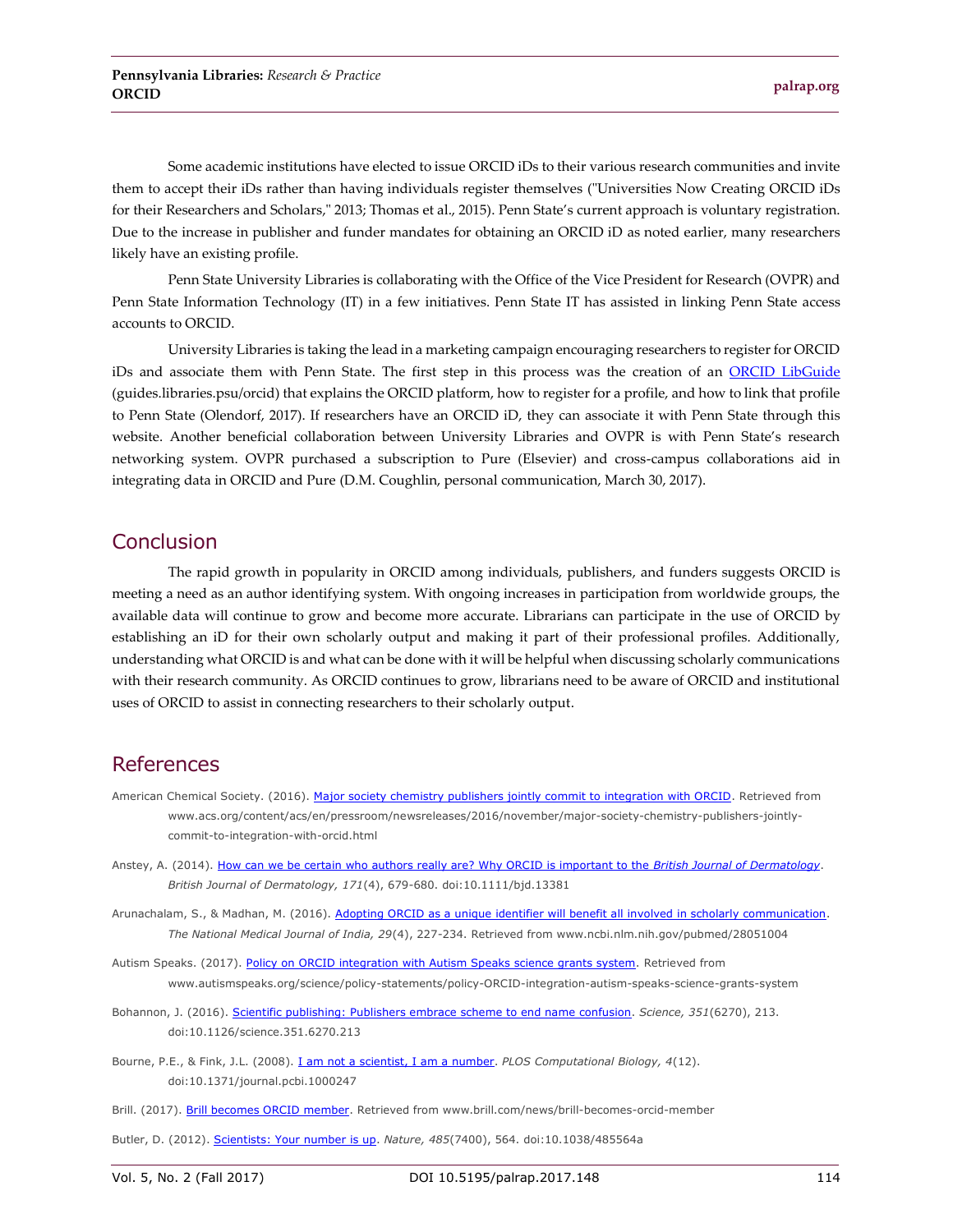- Carter, C.B., & Blanford, C.F. (2017). [All authors must now supply ORCID identifiers.](http://dx.doi.org/10.1007/s10853-017-0919-7) *Journal of Materials Science, 52*(11), 6147- 6149. doi:10.1007/s10853-017-0919-7
- Elsevier. (2017)[. Evise.](https://www.elsevier.com/editors/evise) Retrieved from www.elsevier.com/editors/evise
- Haak, L. (2015). [Auto-update has arrived! ORCID records move to the next level.](http://orcid.org/blog/2015/10/26/auto-update-has-arrived-orcid-records-move-next-level) Retrieved from orcid.org/blog/2015/10/26/autoupdate-has-arrived-orcid-records-move-next-level
- Hanson, B., Lawrence, R., Meadows, A., & Paglione, L. (2016). Early adopters of ORCID functionality enabling recognition of peer [review: Two brief case studies.](http://dx.doi.org/10.1002/leap.1004) *Learned Publishing, 29*(1), 60-63. doi:10.1002/leap.1004

Harrell Health Sciences Library. (n.d). What is ORCID? [Postcard]. Hershey, PA: Penn State College of Medicine.

- Lerchenmueller, M., & Sorenson, O. (2016). Author disambiguation in PubMed: Evidence on the precision and recall of Author-ity [among NIH-funded scientists.](http://dx.doi.org/10.1371/journal.pone.0158731) *PLOS One, 11*(7). doi:10.1371/journal.pone.0158731
- Liu, W., Dogan, R.I., Kim, S., Comeau, D.C., Kim, W., Yeganova, L., ... Wilbur, W.J. (2014). Author name disambiguation for [PubMed.](http://dx.doi.org/10.1002/asi.23063) *Journal of the Association for Information Science and Technology*, *65*(4): 765-781. doi:10.1002/asi.23063
- Olendorf, R. (2017). *[ORCID: Managing Your Identity](http://orcid.psu.edu/)*. Retrieved from orcid.psu.edu
- ORCID. (n.d.a.)[. Sign in.](https://orcid.org/signin) Retrieved from orcid.org/signin
- ORCID. (n.d.b.). [Frequently asked questions.](http://support.orcid.org/knowledgebase/topics/19379-frequently-asked-questions) Retrieved from support.orcid.org/knowledgebase/topics/19379-frequently-askedquestions
- ORCID. (n.d.c.). [Membership & subscription.](https://orcid.org/about/membership) Retrieved from orcid.org/about/membership
- ORCID. (n.d.d.). [Member support center.](https://members.orcid.org/) Retrieved from members.orcid.org
- ORCID. (n.d.e.). [Crossref.](https://orcid.org/members/001G000001C8dNEIAZ-crossref) Retrieved from orcid.org/members/001G000001C8dNEIAZ-crossref
- ORCID. (n.d.f.). [Workflow: Peer review.](https://members.orcid.org/api/workflow/peer-review) Retrieved from members.orcid.org/api/workflow/peer-review
- ORCID. (n.d.g.). [US National Institutes of Health \(NIH\).](https://orcid.org/members/001G000001CAkZcIAL-us-national-institutes-of-health-nih) Retrieved from orcid.org/members/001G000001CAkZcIAL-us-nationalinstitutes-of-health-nih
- ORCID. (n.d.h.). [American Psychological Association \(APA\).](https://orcid.org/members/001G000001C8dN5IAJ-american-psychological-association-apa) Retrieved from orcid.org/members/001G000001C8dN5IAJ-americanpsychological-association-apa
- ORCID. (n.d.i.). [ORCID member organizations.](https://orcid.org/members) Retrieved from orcid.org/members
- ORCID. (2012, October 2016)[. ORCID launches registry.](https://orcid.org/news/2012/10/16/orcid-launches-registry) Retrieved from orcid.org/news/2012/10/16/orcid-launches-registry
- Pierson, C.A. (2016). [ORCID: Not a flower but an open researcher and contributor ID.](http://dx.doi.org/10.1002/2327-6924.12356) *Journal of the American Association of Nurse Practitioners, 28*(3), 124. doi:10.1002/2327-6924.12356
- Qiu, J. (2008). [Scientific publishing: Identity crisis.](http://dx.doi.org/10.1038/451766a) *Nature, 451*(7180), 766-767. doi:10.1038/451766a
- [Requiring ORCID in publication workflows: Open letter.](https://orcid.org/content/requiring-orcid-publication-workflows-open-letter) (2015). Retrieved from orcid.org/content/requiring-orcid-publicationworkflows-open-letter
- Rotenberg, E., & Kushmerick, A. (2011). [The author challenge: Identification of self in the scholarly literature.](http://dx.doi.org/10.1080/01639374.2011.606405) *Cataloging & Classification Quarterly, 49*(6), 503-520. doi:10.1080/01639374.2011.606405
- Society for Neuroscience. (2017). [My account.](https://www.sfn.org/my-sfn/account-registration) Retrieved from www.sfn.org/my-sfn/account-registration
- Springer. (2017). [The ORCID identifier.](http://www.springer.com/gp/authors-editors/orcid) Retrieved from www.springer.com/gp/authors-editors/orcid
- SSRN. (2017). [SSRN Frequently Asked Questions.](https://www.ssrn.com/en/index.cfm/ssrn-faq/) Retrieved from www.ssrn.com/en/index.cfm/ssrn-faq
- Thomas, W.J., Chen, B., & Clement, G. (2015). ORCID identifiers: Planned and potential uses by associations, publishers, and [librarians.](http://dx.doi.org/10.1080/0361526X.2015.1017713) *The Serials Librarian, 68*(1-4), 332-341. doi:10.1080/0361526X.2015.1017713